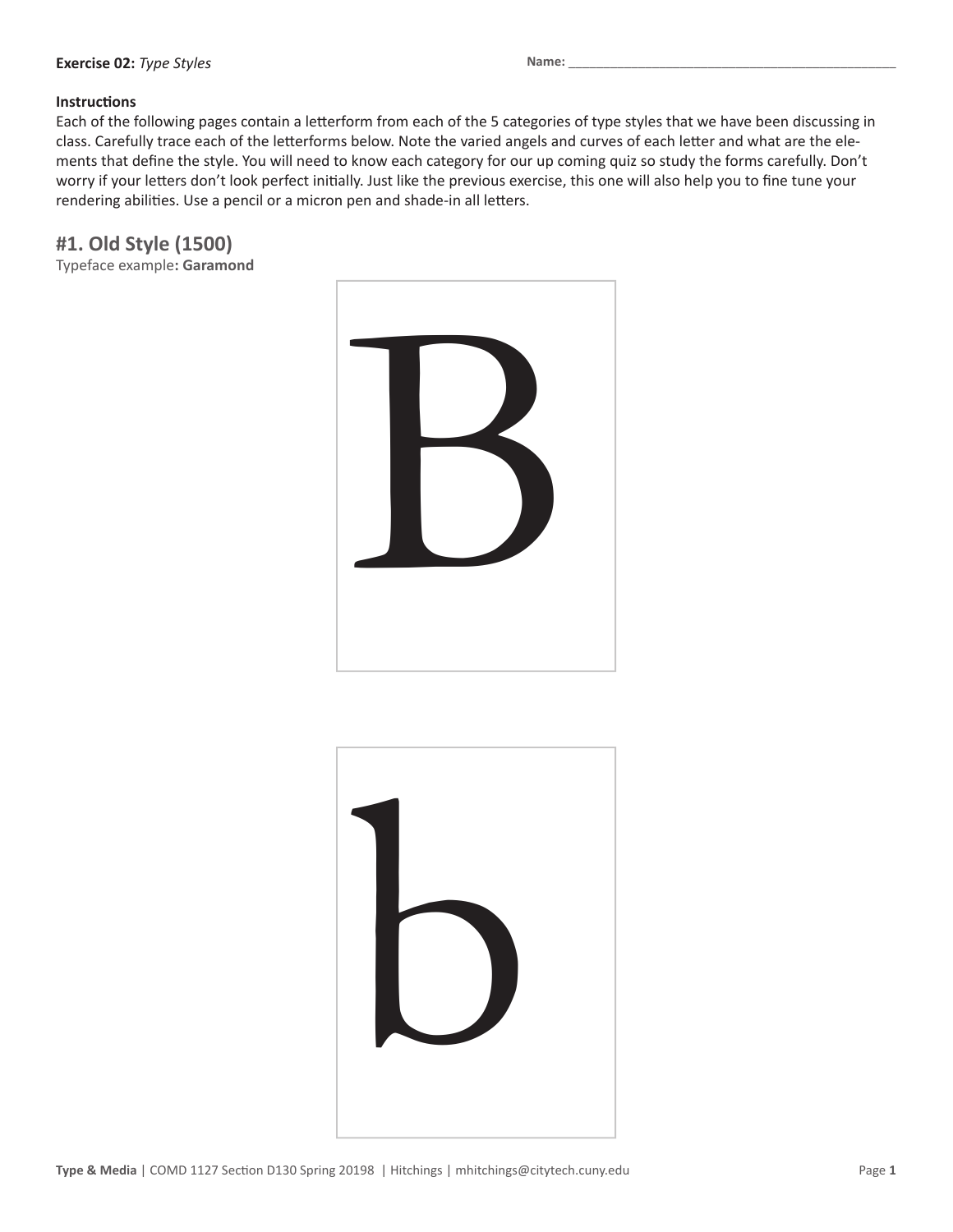# **#2. Transitional (1600)**

Typeface example**: Baskerville**



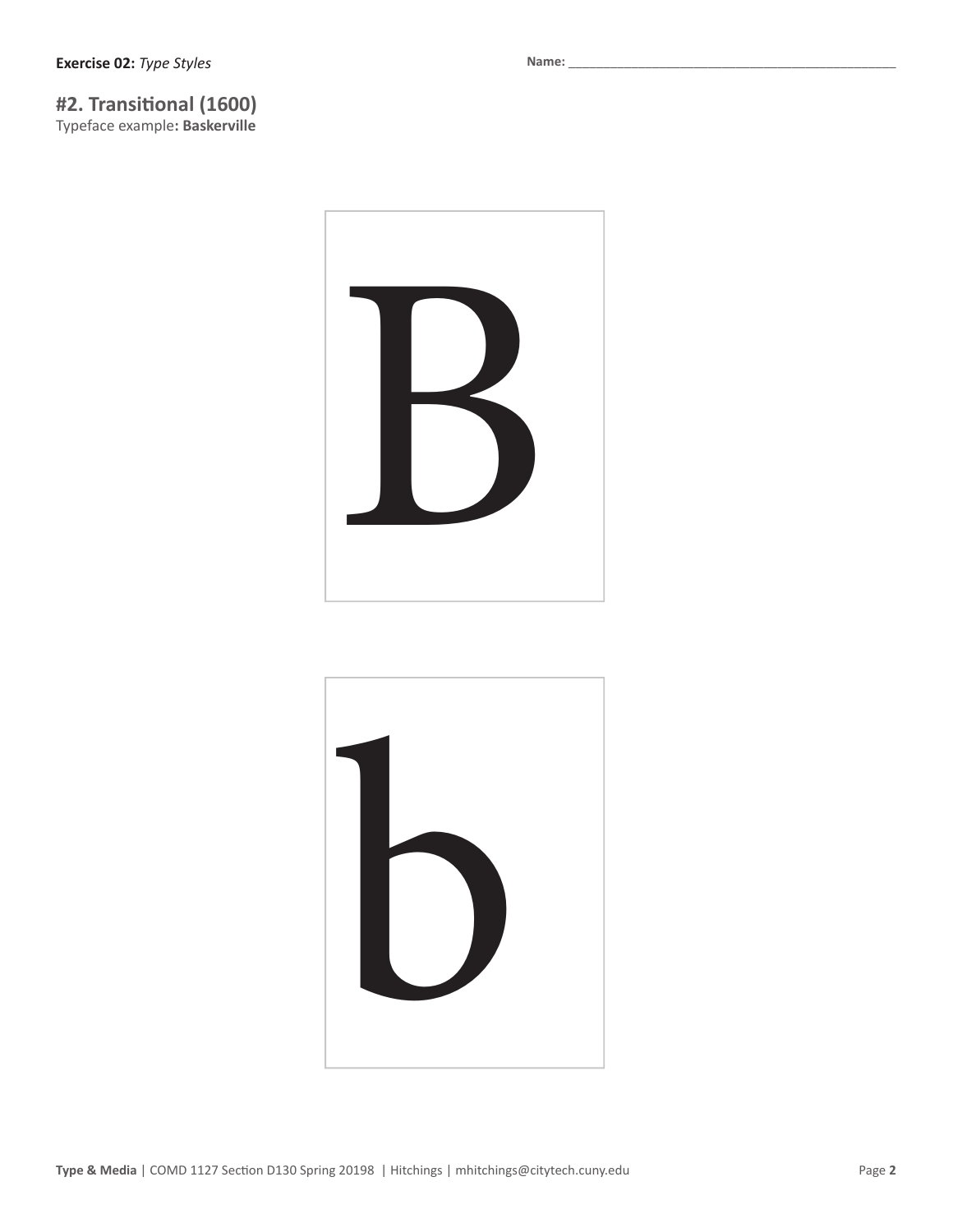# **#3. Modern (1800)**

Typeface example**: Bodoni**

Name: \_



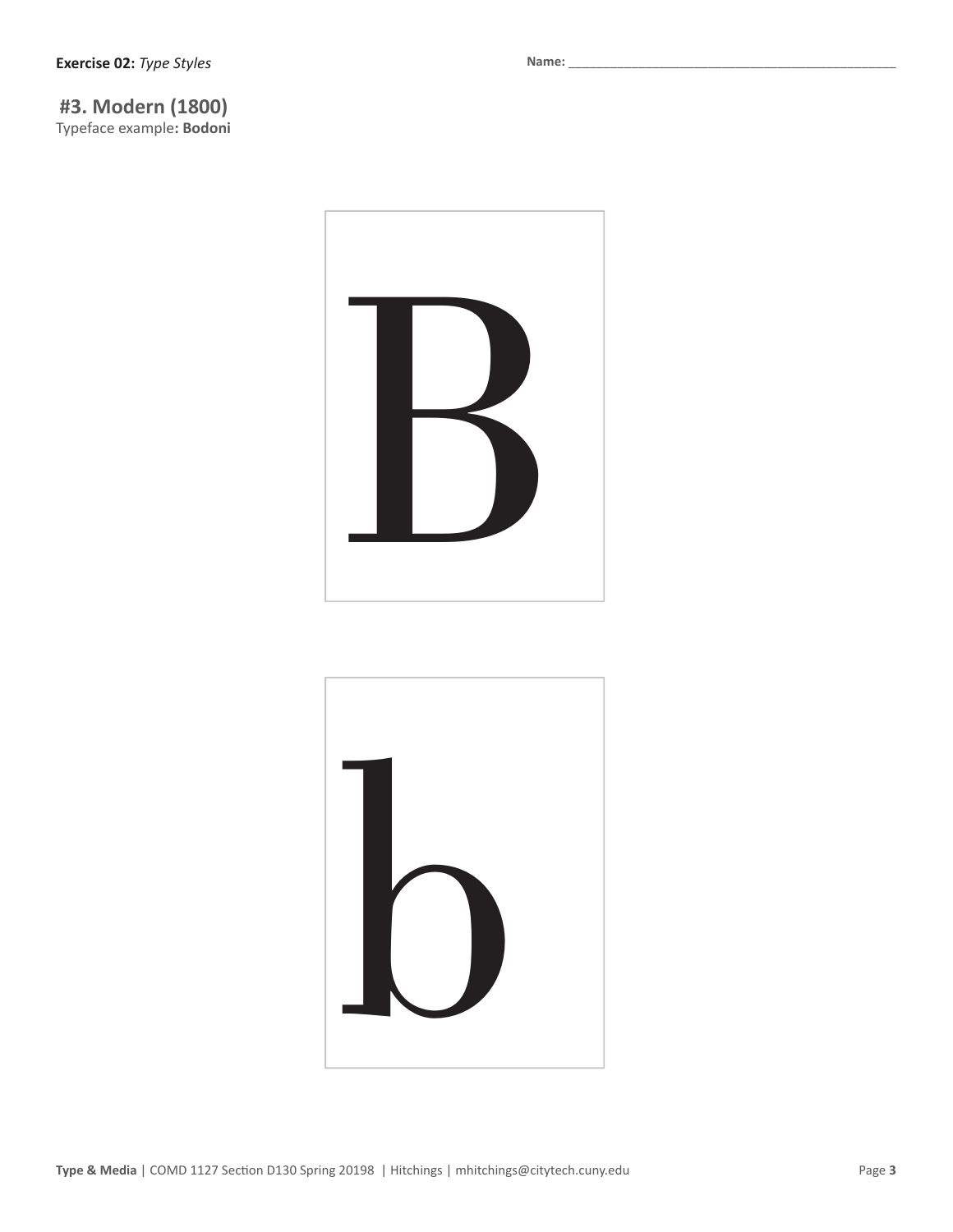### **#4. Gothic (Sans Serif - 1900)**

Typeface example**: Helvetica**